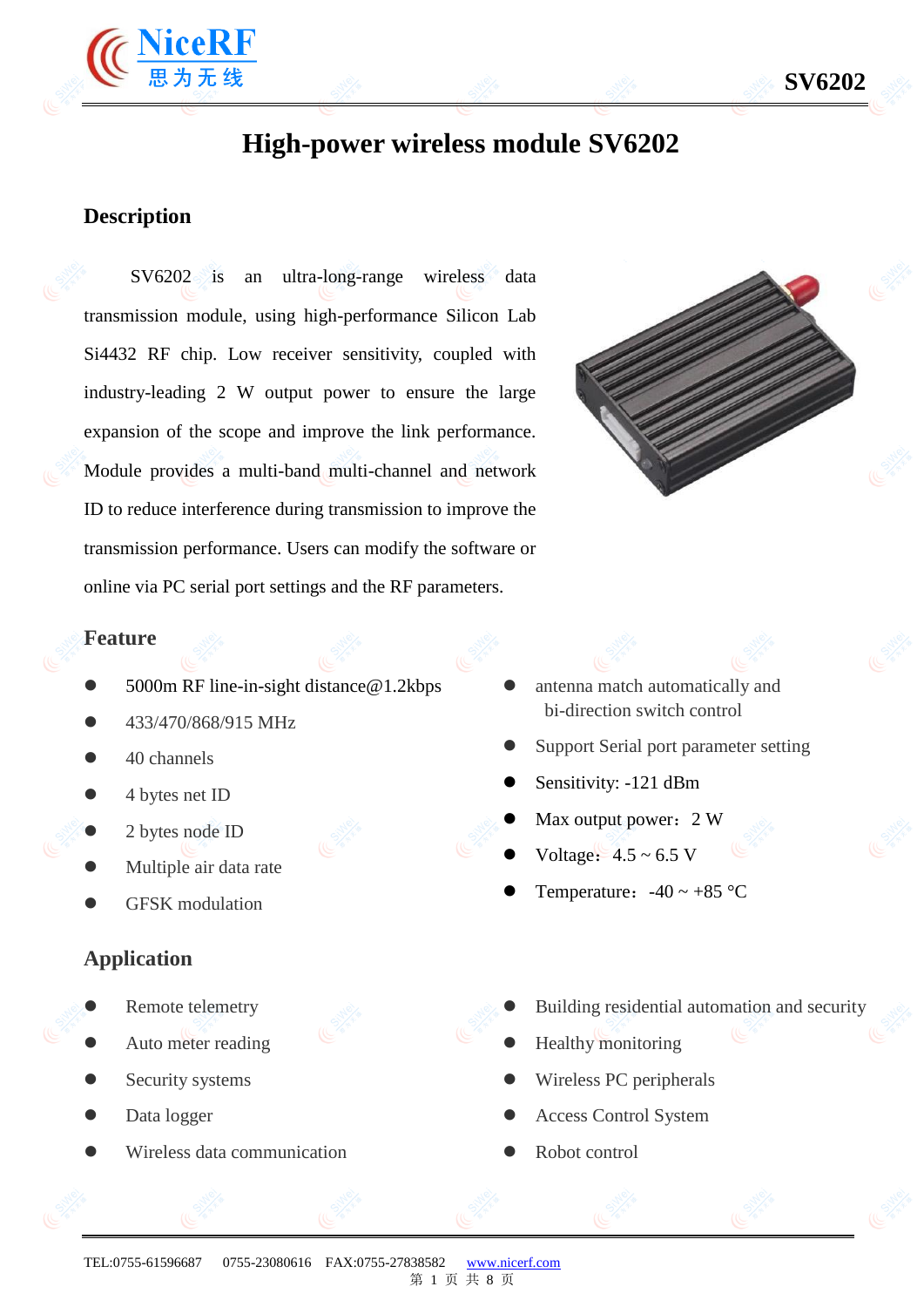

# **Electrical Specifications**

| <b>Parameter</b>             | Min.         | Typ.           | Max.                 | Unit            | <b>Conditions</b>   |  |  |
|------------------------------|--------------|----------------|----------------------|-----------------|---------------------|--|--|
|                              |              |                | Operation conditions |                 |                     |  |  |
|                              | 4.5          | 5.0            | 6.5                  | $\mathbf V$     | TTL                 |  |  |
| <b>Supply Voltage</b>        | 4.5          | 5.0            | 5.5                  |                 | 232/485             |  |  |
| <b>Operating Temperature</b> | $-40$        | 25             | $+85$                | $\rm ^{\circ}C$ |                     |  |  |
|                              |              |                | Current consumption  |                 |                     |  |  |
|                              |              | 25             |                      | mA              | <b>TTL</b>          |  |  |
| <b>RX</b> Current            |              | 34             |                      | mA              | 485                 |  |  |
|                              |              | 32.7           |                      | mA              | 232                 |  |  |
| TX current                   |              | 900            |                      | mA              | @27dBm              |  |  |
| <b>Sleep Current</b>         |              | $\leq$ 5       |                      | uA              |                     |  |  |
|                              | RF parameter |                |                      |                 |                     |  |  |
| عا                           | 414.92       | 433.92         | 453.92               | <b>MHZ</b>      | @433MHZ             |  |  |
|                              | 470.92       | 470.92         | 509.92               | <b>MHZ</b>      | @470MHZ             |  |  |
| Frequency                    | 849.92       | 868.92         | 888.92               | <b>MHZ</b>      | @868MHZ             |  |  |
|                              | 895.92       | 914.92         | 934.92               | <b>MHZ</b>      | @915MHZ             |  |  |
| Air data rate                | 1.2          | 9.6            | 38.4                 | <b>Kbps</b>     | <b>GFSK</b>         |  |  |
| Output power                 | 13           | $\overline{1}$ | $+33$                | dBm             | Setting by software |  |  |
| Sensitivity                  |              | $-121$         |                      | dBm             | @1.2kbps            |  |  |

## **Technical specification**

## **5.1**, **Parameter configuration**

In configuration mode, users can set the parameters by PC tool or in circuit through UART port. The parameters include channels, frequency, air data rate, out put power, serial port baud rate, data bit, stop bit, parity bit, NET ID and NODE ID. The detailed communication protocol is shown in the programming manual.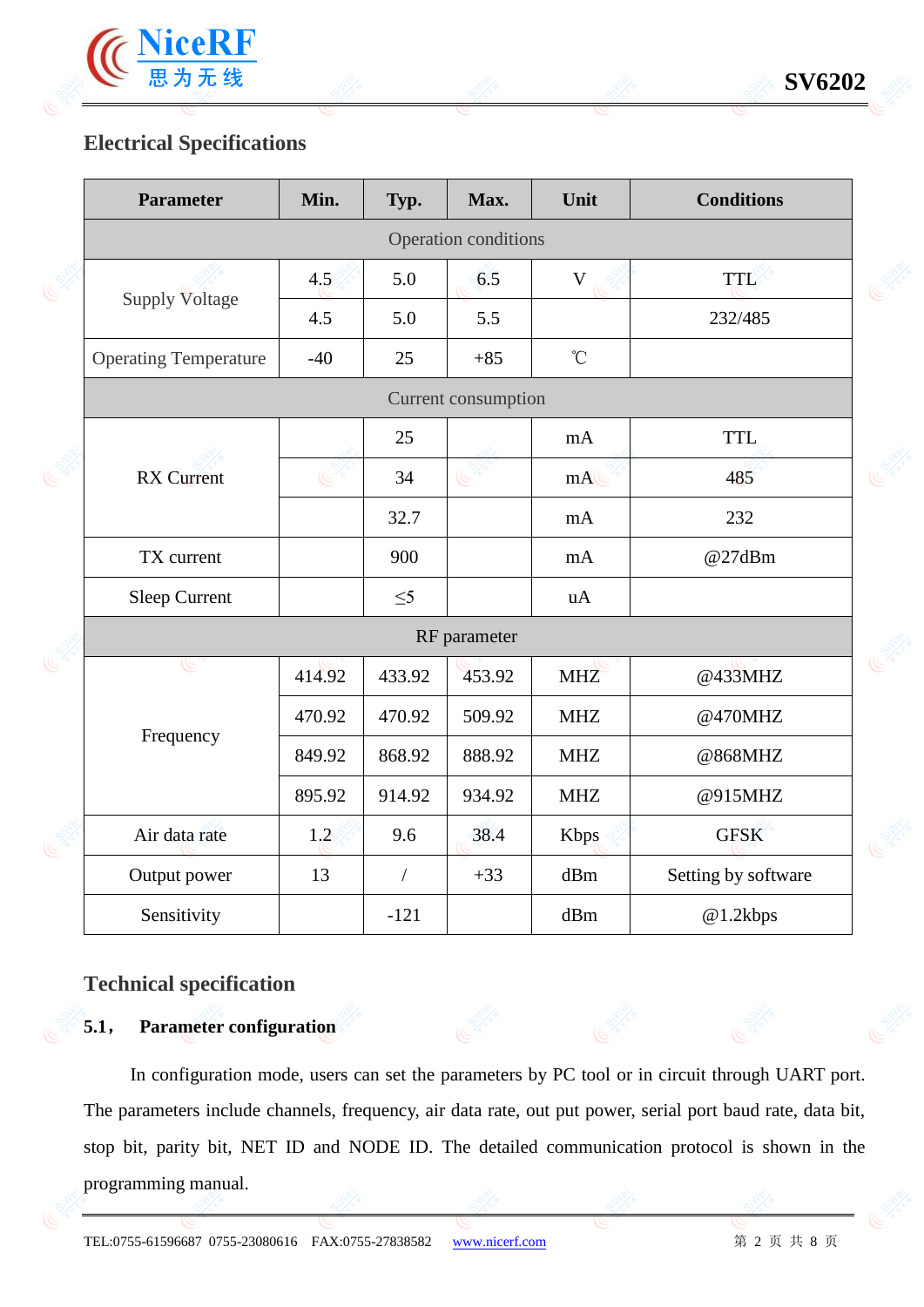

| <b>Model</b>             | SV6202                                 | Version           | 2.62           |                      | COM6 | $\vert \cdot \vert$ |
|--------------------------|----------------------------------------|-------------------|----------------|----------------------|------|---------------------|
| <b>Net Parameters</b>    |                                        |                   |                |                      |      | CLOSE               |
| <b>NET ID</b>            | 00000000                               | NODE ID           | 0000           |                      |      |                     |
|                          |                                        | <b>AUTO ADD 1</b> |                | Г                    |      |                     |
| <b>Serial Parameters</b> |                                        |                   |                |                      |      | <b>SET</b>          |
| Baud Rate 9600           | $\overline{\phantom{0}}$               | Parity            | None           | ▼                    |      |                     |
| Data bit                 | $\overline{8}$<br>▾∥                   | <b>Stop</b>       | 1              | $\blacktriangledown$ |      | <b>READ</b>         |
|                          | <b>RF</b> Parameters<br><b>DEFAULT</b> |                   |                |                      |      |                     |
| <b>Band</b>              | 433<br>$\overline{\phantom{a}}$        | <b>Data Rate</b>  | 9600           | $\blacktriangledown$ |      |                     |
| Channel                  | 10<br>$\overline{\phantom{0}}$         | Power             | $\overline{7}$ | $\blacktriangledown$ |      | <b>HELP</b>         |
| Frequency                | 423.92 MHz                             |                   |                |                      |      |                     |

**Figure 1**: Interface of setting tool

| <b>Parameter</b>          | Length (byte) | <b>Explanation</b>                        |
|---------------------------|---------------|-------------------------------------------|
| <b>Frequency</b>          |               | 433MHz / 470MHz / 868MHz / 915MHz         |
| <b>Channel</b>            |               | $1 - 40$                                  |
| Air data rate             | 1             | 1200/2400/4800/9600/14400/19200/38400 bps |
| <b>Output power level</b> | 1             | $0-7$ level                               |
| <b>UART</b> baud rate     | 1             | 1200/2400/4800/9600/14400/19200/38400 bps |
| <b>UART</b> Data bit      | 1             | 7, 8, 9                                   |
| <b>UART</b> stop bit      | 1             | 1, 2                                      |
| <b>UART</b> parity        |               | No. Odd, Even                             |

**Table 1**: Parameter specification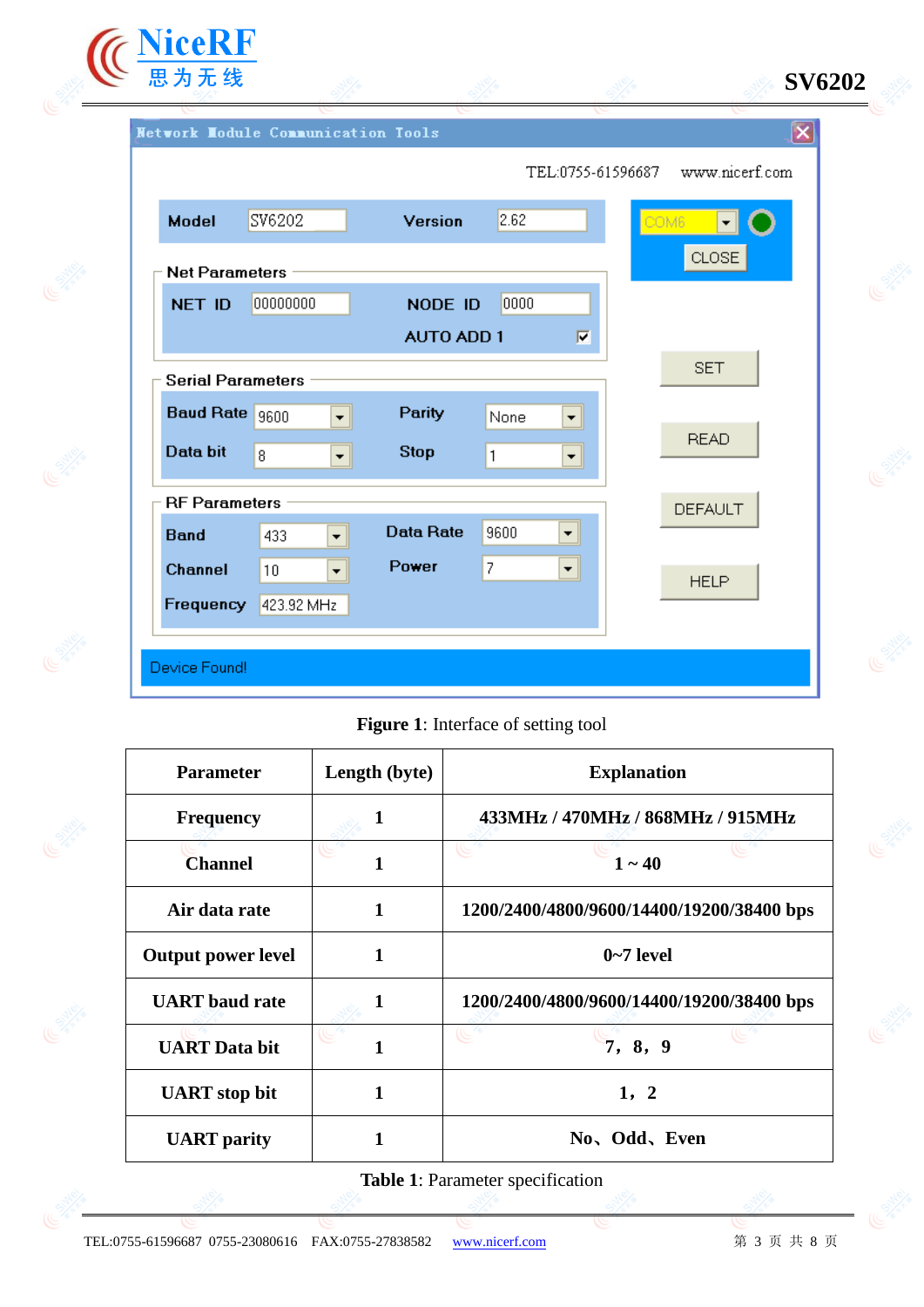### **5.2**, **RSSI function (Optional)**

ViceRl

Module has two versions. If users choose the version with RSSI function, the instruction will retrieve the module and receive a data packet of RSSI value in configuration mode.

### **5.3**, **Data transmitting**

When module is in transmitting mode, data from serial port can be sent via RF chip modulation into the air toward targeted module of the link layer forwarding. When the targeted module receives the RF data from the source, it also converts it into a serial signal and output to the device of the target.

In order to ensure the stability and correctness of the data transmitting, user should pay attention to the following issues:

#### 1) RX/TX Match

In the same network, in order to ensure available of communication, all modules must be in same condition. That means all the parameters such as frequency, channel, net ID are same. The module has a 4-byte network ID. It can not communicate with each other between the different network ID configuration modules. When the network ID is set to all 0, this module can receive any data information.

#### 2) Latency

Since the wireless communication transmitting device receives from the terminal end of a certain amount of data, or wait a certain time before the new data does not start transmitting, the radio communication transmitting end to the receiving end there is a wireless communication delay, the other from the wireless communication terminal apparatus receiving end it will take some time, but the delay time under the same conditions is fixed (specific time is determined by serial rate, air rate determined by the size).

#### 3) Data traffic

Inside the module has a 200-byte buffer, when the serial data rate less than or equal wireless transmission rate can be guaranteed data transfer smoothly, but if the serial port rate is greater than the wireless transmission rate, continuously sending data bytes exceeds the buffer size may data overflow occurs as a result of data loss. Therefore, large amounts of data for continuous transmission, to avoid data loss or errors, you can set the parameters so that the serial transmission rate does not exceed the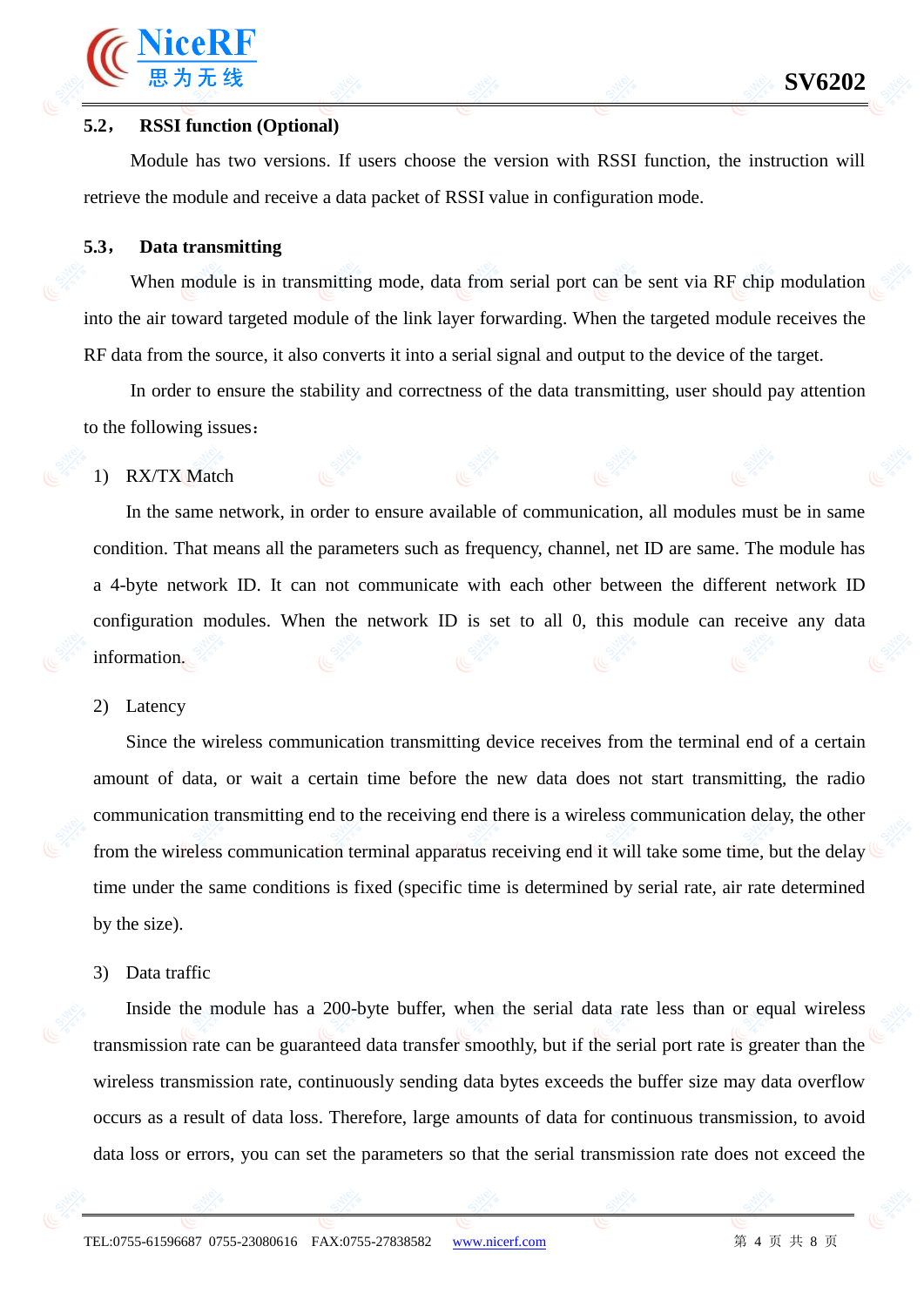wireless transmission rate.

### **5.4**, **Sleep mode**

When CS pin is set to low, module is in sleep mode. User can't do any operation for the module. The power consumption is low to 5uA.

### **Accessories**

#### 1) Antenna

The antenna is an important part of the communication system. Its feature directly affects the performance of the communication system. The match impedance of module is 50 ohms, we recommend that users adopt standard spring antenna.



Modules needed by configuration tool to configure the relative parameters. The Company supplies a USB interface matching plate adapter with TTL/RS232/RS485 level, so that users can quickly and easily with the PC side communication.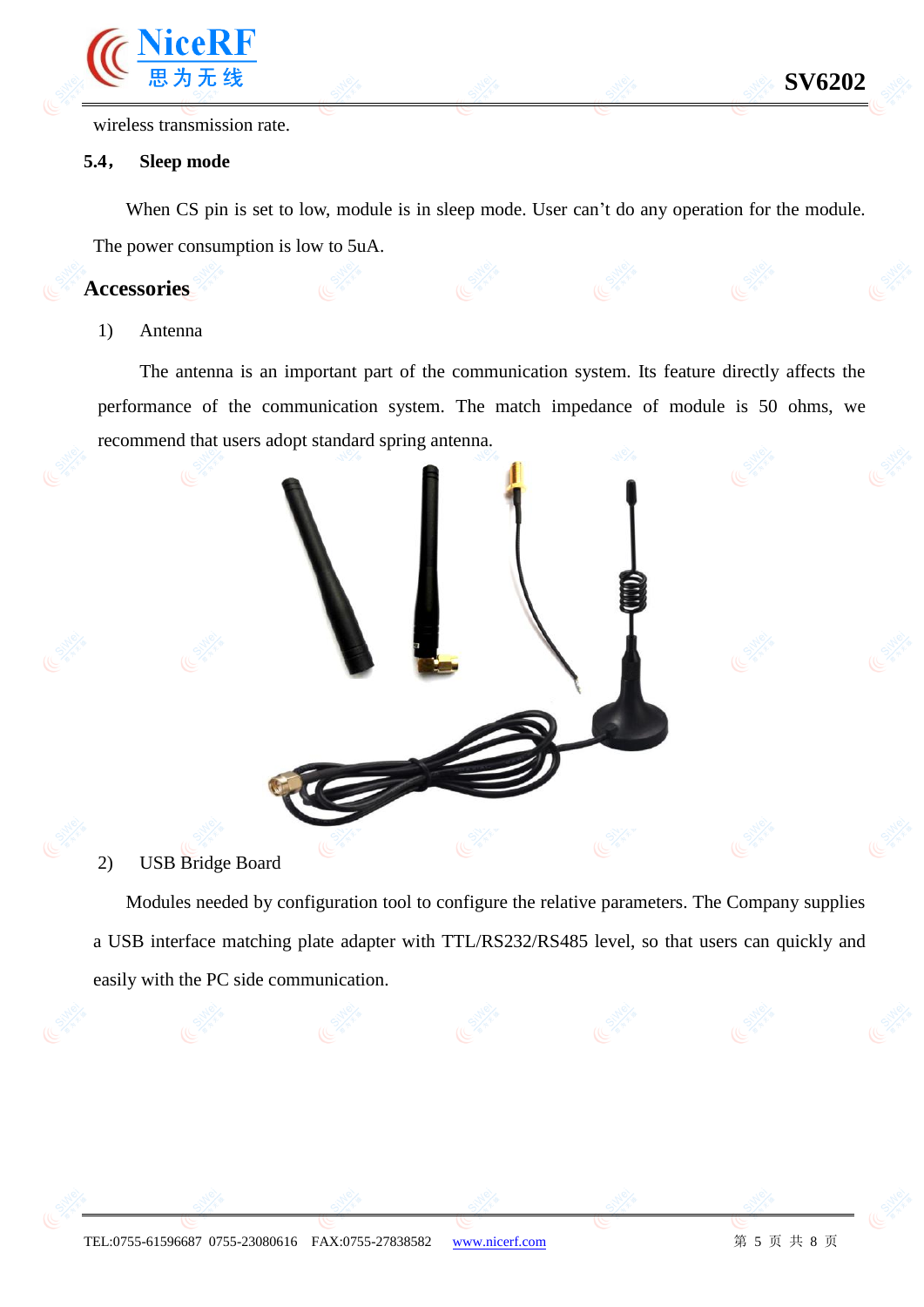

## **Schematic**



# **Pinouts**



| Pin No. | <b>Definition</b> | <b>Description</b>                                  |
|---------|-------------------|-----------------------------------------------------|
|         | VCC.              | Connected to the positive power supply (typical 5V) |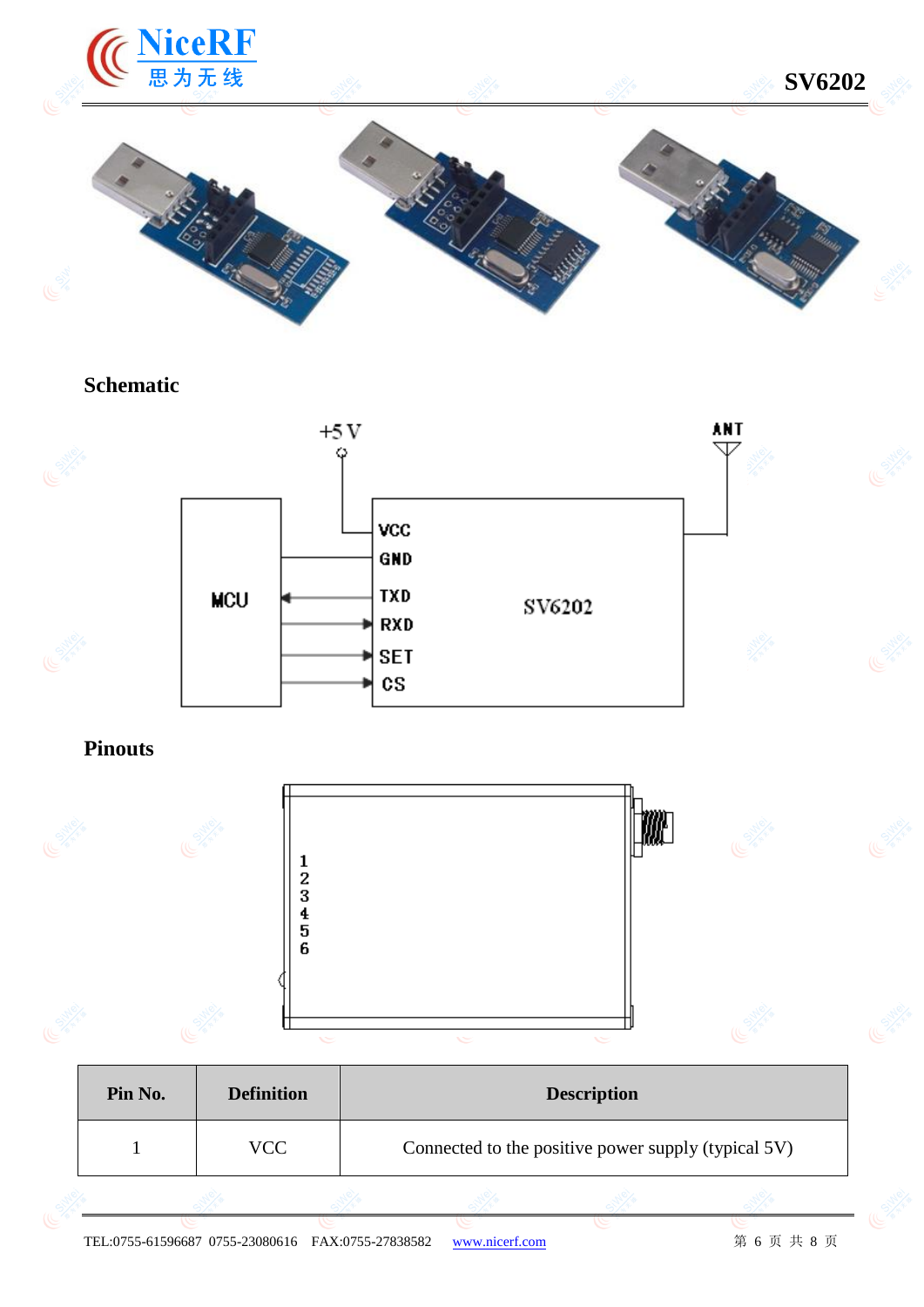

# **SV6202**

|   | <b>GND</b> | Connected to ground                                                                                            |
|---|------------|----------------------------------------------------------------------------------------------------------------|
|   | <b>TXD</b> | Data transmitting                                                                                              |
| 4 | <b>RXD</b> | Data receiving                                                                                                 |
|   | <b>SET</b> | Configuration parameters enable (low to enable the configuration<br>parameters, the default high-level output) |
| 6 | CS         | Enable (Low level sleep, the current is less than 5uA, High level<br>default)                                  |

# **Mechanical dimensions**